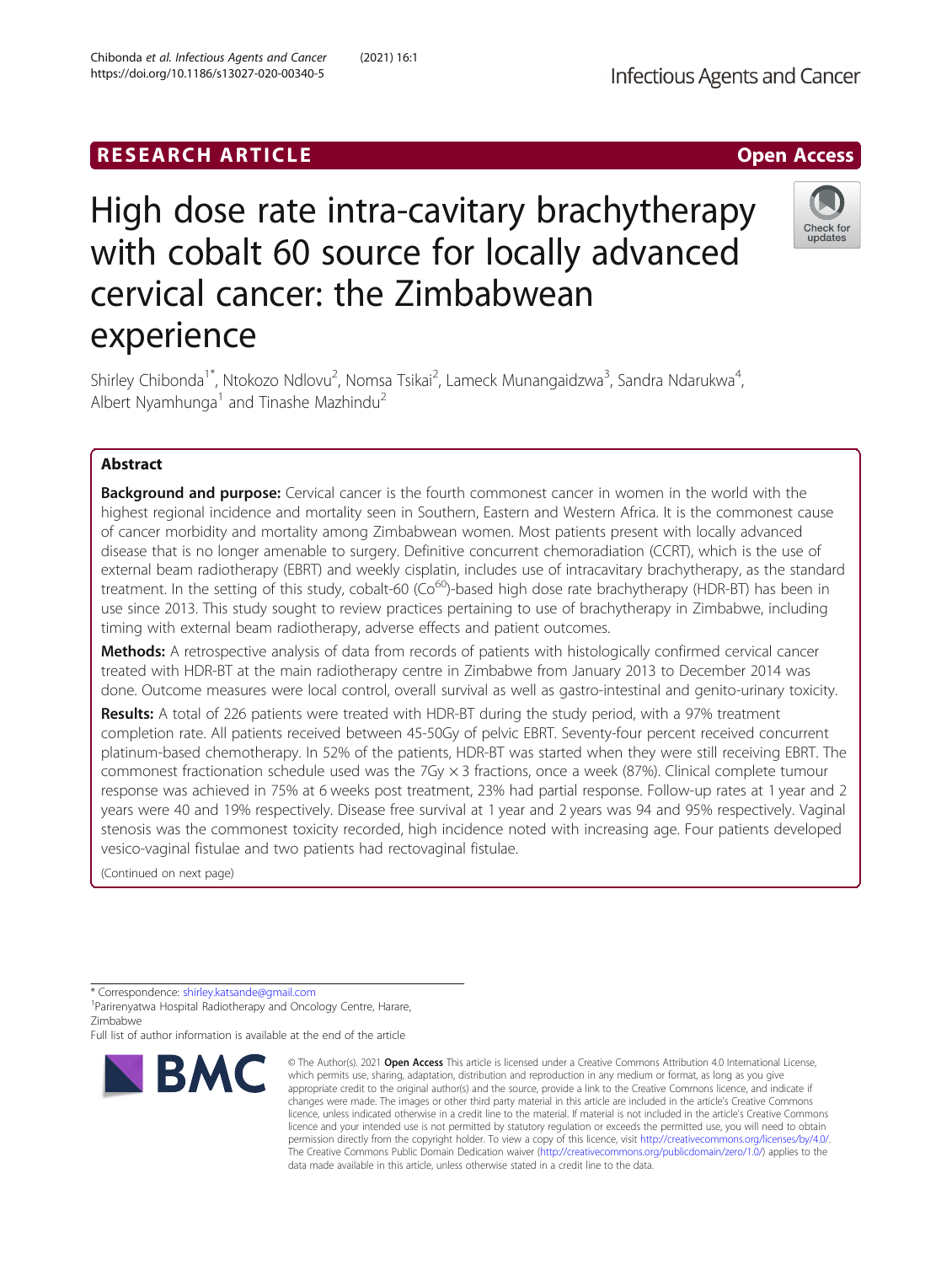# (Continued from previous page)

Conclusion: One hundred and seventeen patients patients started HDR-BT during EBRT course, with a treatment completion rate of 97%. The overall treatment duration was within 56 days in the majority of patients. Early local tumour control was similar for all the HDR-BT fractionation regimes used in the study, with a high rate (75%) of complete clinical response at 6 weeks post-treatment. Prospective studies to evaluate early and long-term outcomes of HDR-BT in our setting are recommended.

# Introduction

Cervical cancer is the 4th most common cancer worldwide. It remains the most common cancer in women living in low and middle income countries (LMICs) [\[1](#page-8-0)]. In developed countries, morbidity and mortality from this malignancy have decreased due to effective screening programmes with detection and treatment of preinvasive and early invasive lesions. However, in LMICs, cervical cancer remains amongst the leading causes of cancer mortality. In Zimbabwe, it is the most common malignancy in women, accounting for 31.6% [\[2](#page-8-0)] of all cancers in women [[2\]](#page-8-0). Most of these women present with locally advanced disease [[3\]](#page-8-0).

Cervical cancer is the most common cancer among women living with human immunodeficiency virus (HIV). HIV positive women are 5 times more likely to develop cervical cancer compared to HIV negative women [\[4](#page-8-0)]. The prevalence of HIV in the general population in Zimbabwe has decreased from around 25% to about 12% over the past decade but the rate of HIV infection in cervical cancer patients has remained high.

The standard management of locally advanced cervical cancer (LACC) has remained definitive concurrent chemoradiation (CCRT), which entails external beam radiotherapy (EBRT) with weekly platinum-based chemotherapy and brachytherapy (BT) [\[5](#page-8-0)]. With brachytherapy, different dose rates can be used: low, medium and high dose rate i.e. LDR, MDR and HDR respectively. Iridium 192 is the most commonly used isotope for intracavitary HDR brachytherapy worldwide [[6\]](#page-8-0). There is limited data on outcomes from cobalt 60 for high dose brachytherapy in resource-constrained settings. In the study setting, the transition from LDR to use of HDR occurred in 2013 and use of cobalt 60 sources was chosen due to the long half- life. It was considered more economical as source change is required after 5 years compared to Iridium 192 where source change is needed after every 3 months. The less frequent source changes have the advantage of reduced equipment down time and physics support.

Brachytherapy is an essential component of curative therapy for cervical cancer. Addition of brachytherapy leads to improved overall survival by 12% and better local control rates [\[7](#page-8-0), [8](#page-8-0)] Use of advanced imaging such as CT and MRI for planning has been shown to minimise toxicities and optimize outcomes. High quality brachytherapy can still be delivered, however, even without these advanced imaging modalities [[9\]](#page-8-0). Brachytherapy is necessary to deliver a more conformal boost of dose to the cervix. In bulky tumours it can only be applied when the tumour has regressed from EBRT to a point where insertion of applicators is practical and anatomical distortion from tumour is minimal. Literature suggests that in LACC brachytherapy should be commenced after at least 20Gy of EBRT has been administered  $[10]$  $[10]$ . In some instances, however, the tumour may still be too bulky. Brachytherapy may then be administered after EBRT completion, risking prolonged treatment time associated with poorer outcomes if treatment is prolonged beyond 56 days from commencement of EBRT [[11](#page-8-0), [12](#page-8-0)]. Generally, 56 days is accepted as the maximum period of total treatment, nevertheless some studies use a cut-off of 63 days [\[13\]](#page-8-0). Options for management of disease progression and recurrence for locally advanced cervical cancer such as salvage surgery and chemotherapy are limited and not very effective. This makes it imperative that all aspects of CCRT must be optimized, mainly the brachytherapy boost which is essential to treat definitively LACC.

This study sought to review practices pertaining to brachytherapy in Zimbabwe, including timing with external beam radiotherapy, adverse effects and patient outcomes.

## Methods

A retrospective analysis of records of patients with histologically confirmed cervical cancer treated with CCRT or radiotherapy only (RT) including HDR-BT from 1 January 2013 to 31 December 2014 at Parirenyatwa Group of Hospitals Radiotherapy Centre (PGH-RTC) was carried out. PGH-RTC was the exclusive centre in the country providing radiotherapy services during the study period. The study included all patients with cervical cancer who received EBRT and HDR-BT with or without concurrent chemotherapy. Patients treated with palliative intent were excluded. Brachytherapy was performed according to the departmental protocol using ring and tandem applicators. The ring and tandem applicators have a fixed geometry, enabling reproducible dose distributions, therefore there was no need to plan each subsequent insertion. Planning was done on the first insertion. Dose was prescribed to point A which is 2 cm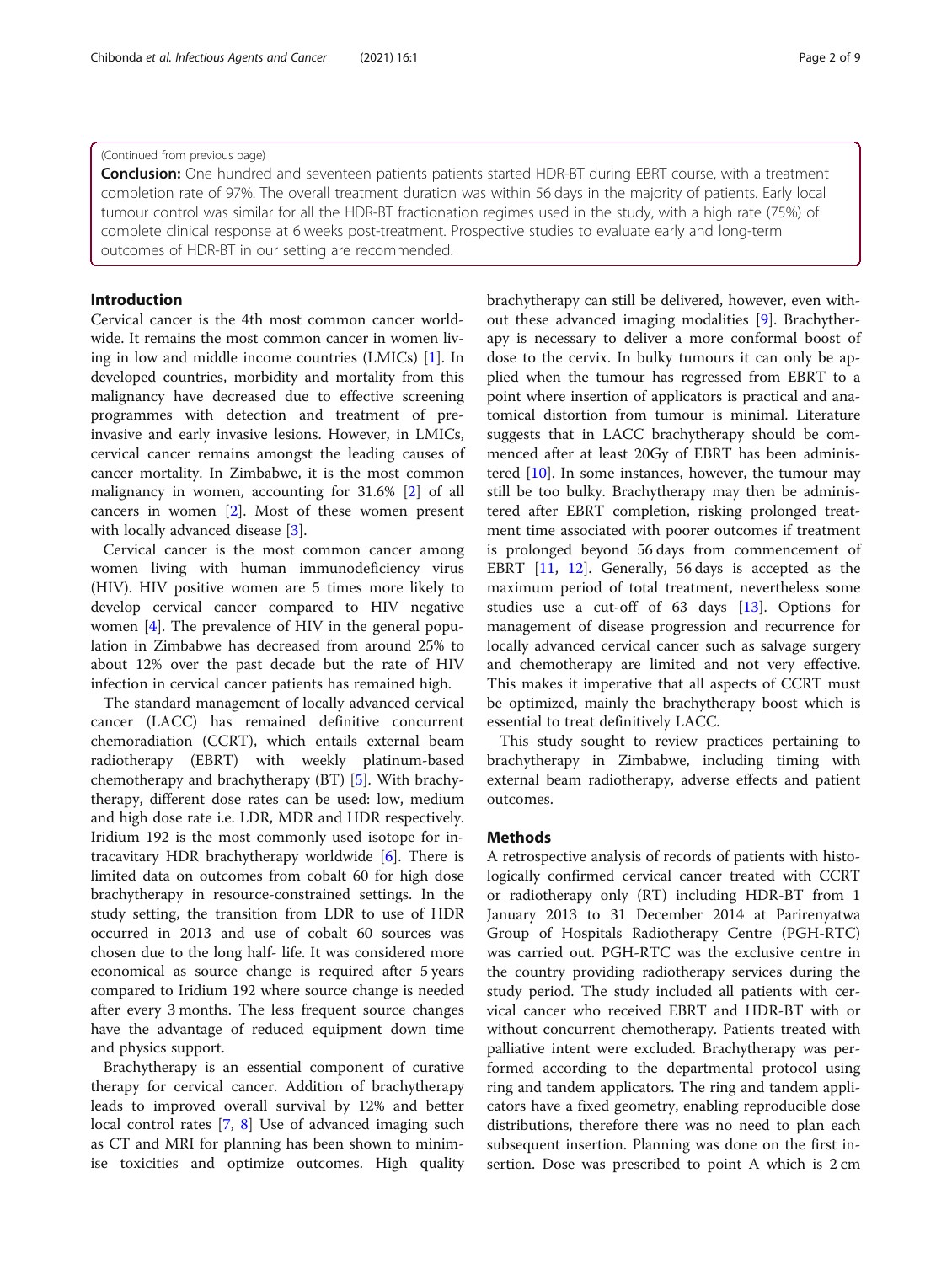above the distal end of the lowest source in the cervical canal and 2 cm lateral to the tandem and was chosen to represent the minimum dose to the malignant tissue. Doses to Point B, a point 5 cm lateral to the midline at the same level as point A, which is defined to estimate the dose to the pelvic wall. as well as bladder and rectal point doses were documented. Bladder and rectum were not to exceed 70% of the prescribed dose as per departmental protocol.

Demographic, clinical, pathological and treatmentrelated data was collected. Treatment details were obtained from the radiation therapy treatment charts and verified in the electronic records on the treatment system namely Aria for EBRT and Bebig HDR plus for brachytherapy.

The data collection tool consisted of three parts. The first section captured patient demographics and comorbidities. The second section pertained to treatment received by the patient including chemotherapy, scheduling of brachytherapy in relation to external beam therapy and total treatment time. The third section addressed follow up with reference to recurrence and toxicity. Local control was defined as the absence of clinically apparent disease or biopsy-proven recurrence in the treatment field. Overall survival was calculated from the date of the last brachytherapy insertion to the date of last follow up or death. Toxicity was graded using the Common Terminology Criteria for Adverse Event version 3.0.

Biologic effective dose (BED) was calculated using an alpha beta ratio of 10 for the tumour. The EQD2 was obtained by dividing the BED by 1.2. The BED10 for EBRT and for BT were added together to find the total BED10 to point A and the sum of EQD2 for EBRT and BT were obtained for the total EQD2 dose to point A.

The primary outcomes were occurrence of adverse events and local control. Overall survival was the secondary outcome.

Statistical analysis was performed with Epi Info version 3.5.2 statistical package. Data was presented using graphs and . Frequencies and their corresponding percentages were used for univariate analysis. Chi-squared measure of association was used to assess whether there was a statistically significant association between categorical variables. A Chi-squared test for significance was used and a p-value of less than 0.05 was considered statistically significant.

Ethical approvals were obtained from the Joint Research and Ethics Committee, (JREC), before commencement of the study.

## Results

Two hundred thirty-eight cervical cancer patients were referred for brachytherapy (BT) between January 2013 and December 2014. [In 9 patients there was difficulty with applicator placement due to cervical stenosis or bulky disease so they were referred for further EBRT to a total dose of 60Gy]. 3 patients did not come for treatment for unknown reasons, so 226 patients were evaluable. The median age of patients was 50 years with a range from 17 to 82 . Most of the patients were HIV negative (59%). Among HIV positive patients, 78% had a CD4 count greater than 200 copies per ml (median 355). Karnofsky performance status (KPS) was 70 and above in 94/96 patients (97.9%), unfortunately KPS was not recorded in all patients. The KPS was however 70 and above in 94/ 96 (97.9%) of patients whose performance status was recorded (See Table 1). Squamous cell carcinoma was the commonest histology (91%). The cancer stages of patients treated ranged from 1B2 to IVA, with most cancers being in stage IIB (42%). Initial tumour size measurements were available in 212/226 patients, of which 132/212 tumours measured more than 5 cm in greatest dimension (See Table [2](#page-3-0)).

| <b>Table 1</b> Patient Characteristics |  |
|----------------------------------------|--|
|----------------------------------------|--|

| Characteristic<br>Frequency<br>$n = 226$ (%) |                              |  |
|----------------------------------------------|------------------------------|--|
| Age group in years                           |                              |  |
| $\leq 30$                                    | 5(2)                         |  |
| $31 - 50$                                    | 111 (49)                     |  |
| $51 - 70$                                    | 98 (43)                      |  |
| > 70                                         | 12(5)                        |  |
| Median age                                   | 50 ( $Q1 = 42$ ; $Q3 = 60$ ) |  |
| <b>Parity</b>                                |                              |  |
| $\overline{0}$                               | 2(1)                         |  |
| $1 - 2$                                      | 48 (21)                      |  |
| $3 - 4$                                      | 82 (36)                      |  |
| $5+$                                         | 72 (32)                      |  |
| Not recorded                                 | 22 (10)                      |  |
| <b>HIV status</b>                            |                              |  |
| Positive                                     | 88 (39)                      |  |
| Negative                                     | 133 (59)                     |  |
| Not recorded                                 | 5(2)                         |  |
| Baseline CD4 count (HIV positive only)       | $N = 88$                     |  |
| < 200                                        | 15(18)                       |  |
| $\geq 200$                                   | 69 (78)                      |  |
| Not recorded                                 | 4                            |  |
| Performance status (KPS)                     |                              |  |
| < 70%                                        | 2(1%)                        |  |
| 70-90%                                       | 94 (42%)                     |  |
| Not recorded                                 | 130 (57)                     |  |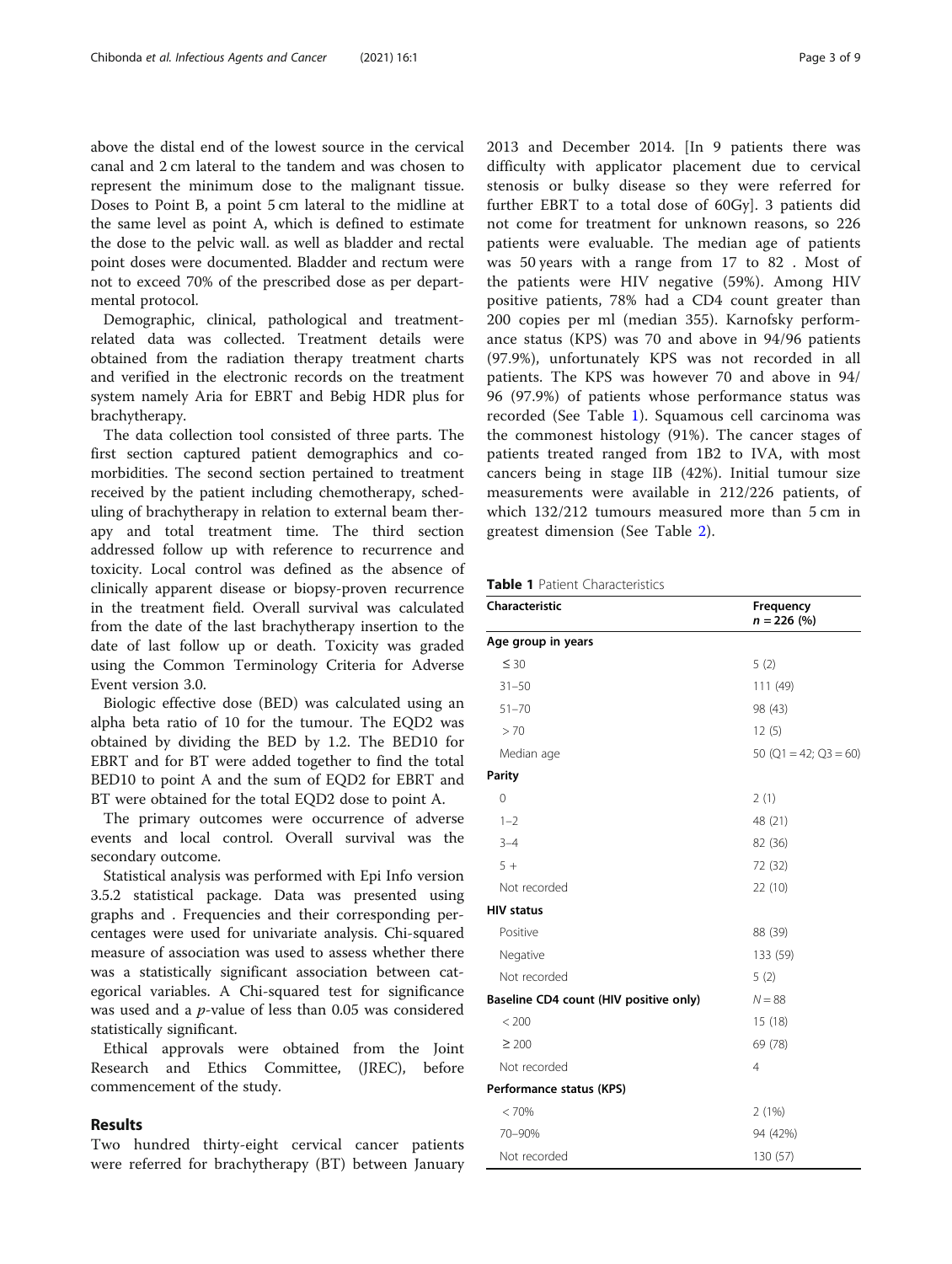<span id="page-3-0"></span>Table 2 Disease Characteristics

| Characteristic            | Frequency<br>$n = 226$ (%) |
|---------------------------|----------------------------|
| Histology                 |                            |
| Adenocarcinoma            | 18(8)                      |
| Adenosquamous             | 2(1)                       |
| Squamous cell ca.         | 206 (91)                   |
| Grade (differentiation)   |                            |
| Well                      | 5(2)                       |
| Well to moderate          | 1(0.5)                     |
| Moderate                  | 111 (49)                   |
| Moderate to poorly        | 1(0.5)                     |
| Poorly                    | 100(44)                    |
| Not recorded              | 8(4)                       |
| FIGO 2008 stage           |                            |
| IB <sub>2</sub>           | 18(8)                      |
| <b>IIA</b>                | 15(6.5)                    |
| <b>IIB</b>                | 94 (42)                    |
| <b>IIIA</b>               | 18(8)                      |
| $III A + B$               | 27(12)                     |
| <b>IIIB</b>               | 53 (23)                    |
| <b>IVA</b>                | 1(0.5)                     |
| Initial tumor measurement |                            |
| < 5 cm                    | 62 (28)                    |
| $5 - 8$ cm                | 118 (52)                   |
| 8+ cm                     | 14(6)                      |
| Not recorded              | 32 (14)                    |

## Treatment received

Based on the EBRT total dose received, three HDR-BT fractionation regimens were employed, namely  $6Gy \times 3$ , 6Gy  $\times$  4 and 7Gy  $\times$  3. The 7Gy  $\times$  3 regimen was the most employed regimen, accounting for 87%(see Fig. 1). Almost half of patients (52%) commenced brachytherapy whilst still on EBRT. Overall treatment (EBRT and HDR-BT) was completed within 56 days in 70% of patients. The median overall treatment time was 50 days with an interquartile range of 15 days.

## Doses delivered

The dose percentage prescribed to point A which was received by the bladder point during brachytherapy ranged from 10.8 to 82.1% with a median of 43%. The percentage to the rectal point ranged from 11.5 to 79.3 with a median of 55.5% and interquartile range 22.6. Of the 226 patients, only 6 and 8 with bladder and rectal point doses greater than 70% respectively. Point B dose ranged from 18.4 to 36.1% of the dose to point A with a mean of 21.9%. Table 3 shows the range of doses in



BED10 and the corresponding EQD2 values and the number of patients receiving those doses.

# Treatment outcomes

# Follow up and survival

Fig. [2](#page-4-0) illustrates the distribution of patients reviewed for specified periods after treatment completion, 106/226 patients (46%) were reviewed for a period less than 1 year. Twenty-eight patients (12%) were lost to follow-up after treatment completion. These are denoted as lost to follow up at BT in Fig. [2](#page-4-0).

# Tumour response

At first review, 6 weeks post treatment, 198/226 (88%) were evaluated. Of 149 (66%) patients had complete clinical response (cCR), 45 (20%) had partial response (PR), 4 had disease progression and 28 (12%) were lost to follow-up (LTFU).

Figure [3](#page-4-0) illustrates the distribution of clinical tumour response in patients reviewedt.

During follow up, complete clinical response was observed in 75, 91 and 95% of patients reviewed at 6 weeks, 1-year and 2-years respectively. The proportion of patients who completed treatment within 56 days overall treatment time and achieved complete clinical response (cCR) were 39, 20 and 11% at 6 weeks, 1-year and 2-years

Table 3 Total doses delivered to point A

| <b>Total BED10 dose</b> | EOD <sub>2</sub> | Number of patients |  |  |
|-------------------------|------------------|--------------------|--|--|
| $\geq 90$               | >75              | 177                |  |  |
| < 90                    | 7Δ               | 49                 |  |  |

The majority of patients received a total EQD2 less than 90Gy to point A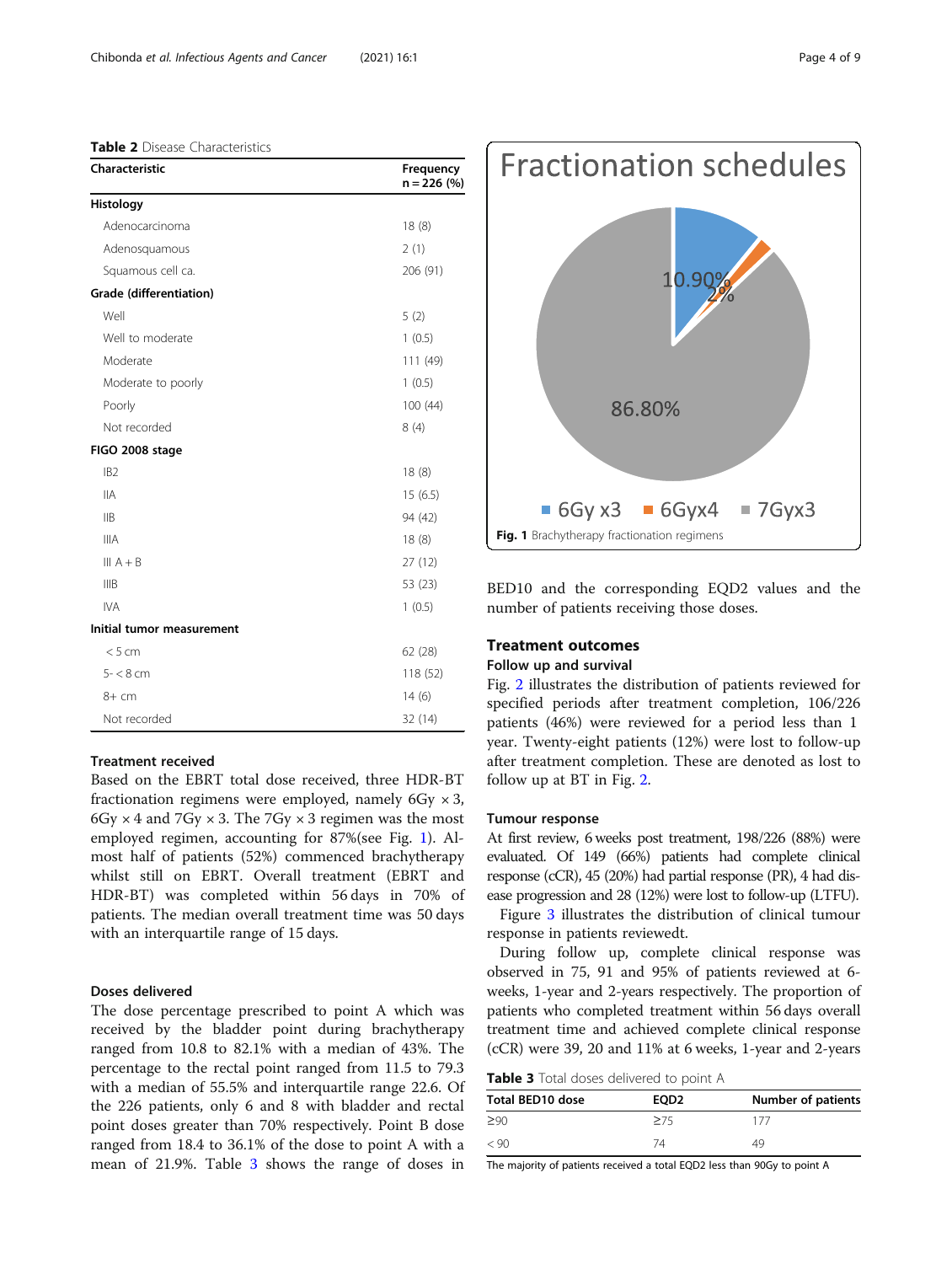<span id="page-4-0"></span>

respectively compared to 18, 8 and 4% for those who exceeded 56 days as illustrated in Fig. [4.](#page-5-0) ( $p = 0.215$ ).

Table [4](#page-5-0) shows the distribution of patients with cCR at 6 weeks stratified by clinical stage.

Disease free survival was 19% at 2 years and 1.8% at 4 years (the time that this study was conducted).

The differences between HIV-infected and un-infected patients with regards to complete clinical response at 6 weeks, 1-year and 2 - years post-treatment was not statistically significant ( $p > 0.05$ ), see Fig. [5.](#page-6-0)

# HDR-BT fractionation and clinical response

The proportions of patients who achieved cCR at 6 weeks post treatment for the 6Gyx3, 6Gyx4 and 7Gyx3 treatment regimens were 58, 60 and 70% respectively.



#### Recurrence

Ten percent of the 226 study participants had documented clinical and/or radiological disease recurrence. Of these, loco-regional, distant and combined recurrences accounted for 26, 65 and 9% of the cases respectively.

Median disease free interval was 14 months (mean 14.5 months) with a range of 4–31 months. All but one of the documented recurrences occurred within the first 2 years' post-treatment. Table [5](#page-7-0) outlines the characteristics in patients who had recurrence.

# Treatment adverse events

The acute toxicities documented were diarrhoea and cystitis, with proctitis, dyspareunia, vaginal stenosis, rectal and vaginal fistulae as the late adverse events reported. Most of the toxicities were grade 1 and 2 (92%) Table [6\)](#page-7-0). The most common adverse effect was vaginal stenosis. Only 3 had severe stenosis where the vaginal lumen was completely closed. The other common toxicities were proctitis, diarrhoea and cystitis.

Of the patients who developed proctitis or cystitis, none had doses to the rectum nor bladder exceeding 70% of point A dose at BT.

There was an increase in incidence of vaginal stenosis with increasing age as shown in Fig. [6](#page-6-0) ( $p = 0.00001$ ).

# **Discussion**

The median age in this study was 50 years, consistent with other studies in literature [[14\]](#page-8-0). Most of the women were of low socio-economic status which tallies with the epidemiology of cervical cancer in other regions and this would result in women not being able to access the necessary treatment [[15](#page-8-0)]. While grand multiparity has been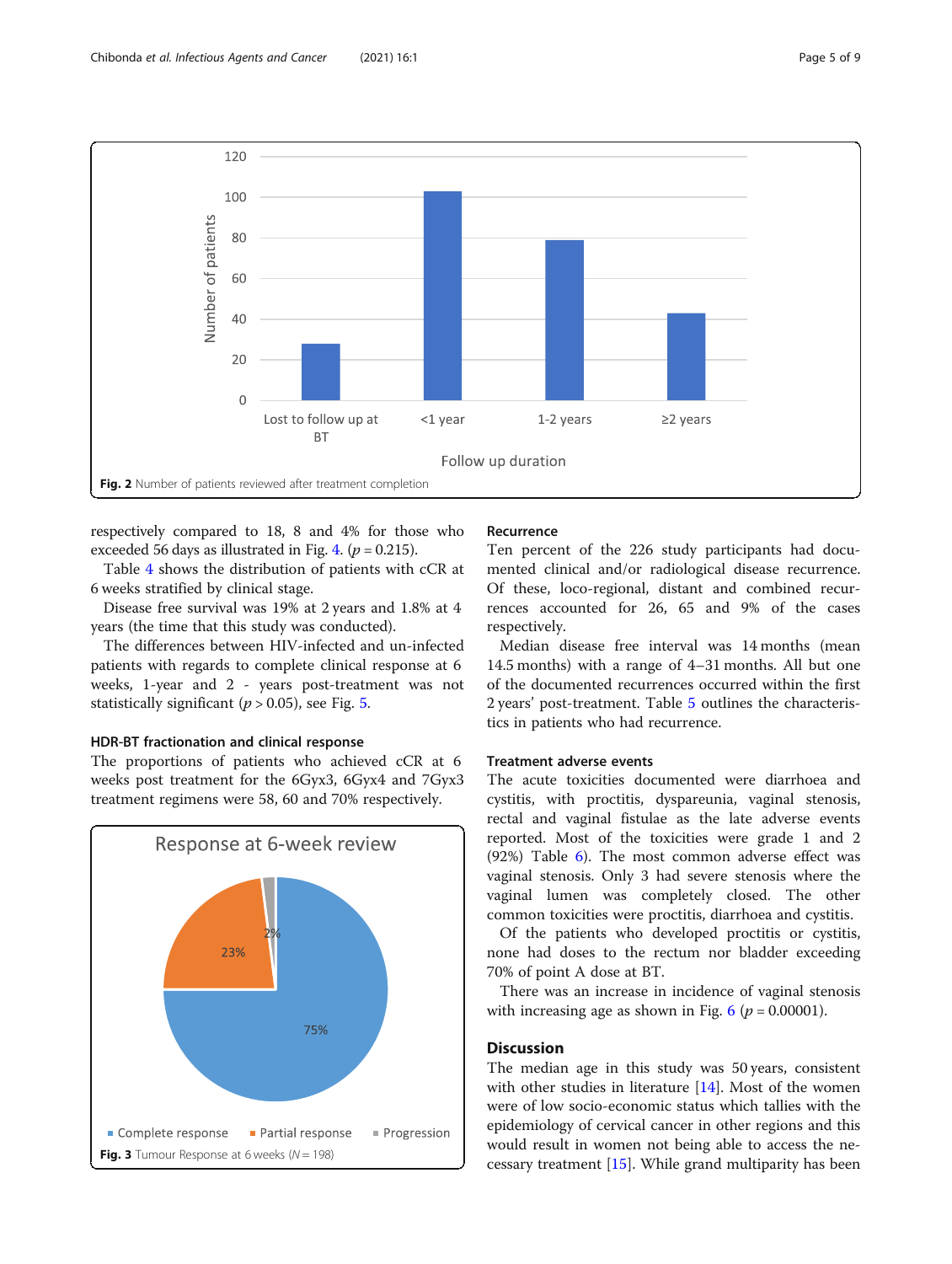<span id="page-5-0"></span>

listed as a risk factor for cervical cancer in other literature, only 32% of patients had 5 or more children in this study. Squamous cell carcinoma was the predominant histology (91%) with a significant proportion presented with more advanced disease compared to other histologies [[16\]](#page-8-0), consistent with other literature. While there is a role for BT as monotherapy in stages IA to IBI, no patients with these early ICC stages were managed with this treatment modality during the study period. This was expected as the very few early stage ICC cases seen at our centre would have received surgical treatment with hysterectomy already before oncology referral.

The prevalence of HIV infection of 39% in the study population was higher than the documented 13.4% [[4](#page-8-0)] in general population. This was however in keeping with that found in an earlier study on cervical cancer patients done at the Radiotherapy Centre which found a seroprevalence of 43.5% [[17\]](#page-8-0) .

Most of the patients received EBRT to a dose of 45 to 50 Gy to the pelvis as recommended and all the patients completed the prescribed EBRT. Surgical staging of nodal disease was not available and there were no patients treated for para-aortic nodal disease in this cohort. The majority of patients received weekly cisplatin at a dose of  $35 \,\mathrm{mg/m^2}$ . While initial studies for chemo-radiation used a dose of  $40 \text{ mg/m}^2$ 

[[18\]](#page-8-0), subsequent studies in cervical and head and neck cancer showed similar efficacy with lower toxicity and higher completion rates with doses of 30-35 mg per square metre [[19,](#page-8-0) [20](#page-8-0)].

Most of the patients in this study commenced HDR-BT in the first 6 weeks enabling treatment completion within the recommended overall treatment time of 8 weeks. A significant proportion (29%) were commenced HDR-BT later after 6 weeks. Twice weekly BT where possible may enable treatment completion within the recommended time frame [\[10\]](#page-8-0).

Clinical response rates in this study were found not to be associated with the overall treatment time and that's not in keeping with other studies in literature. This result may be attributed to other adverse features of the patients' disease such as stage and histology as well as the high lost to follow up rate with resultant missing data impacting on this study's analysis.

The rectal and bladder doses from the brachytherapy plans were within the accepted limits for most patients. Only a few patients, 6 and 8 out of 226 had bladder and rectal point doses greater than 70% respectively. Patients who developed cystitis and proctitis received doses less than 70%. However, exact total doses to bladder and rectum could not be determined as the doses to these from EBRT were unknown even though it can be estimated

Table 4 Proportions of patients with cCR at 6 weeks post-treatment

| Stage           | No. of patients in Stage Group | No. with cCR at 6 weeks post-treatment |
|-----------------|--------------------------------|----------------------------------------|
| IB <sub>2</sub> | 18                             | 11 (61%)                               |
| $\mathbb{I}$    | 109                            | 74 (68%)                               |
| $\mathbb{H}$    | 98                             | 63 (64%)                               |
| <b>IVA</b>      |                                |                                        |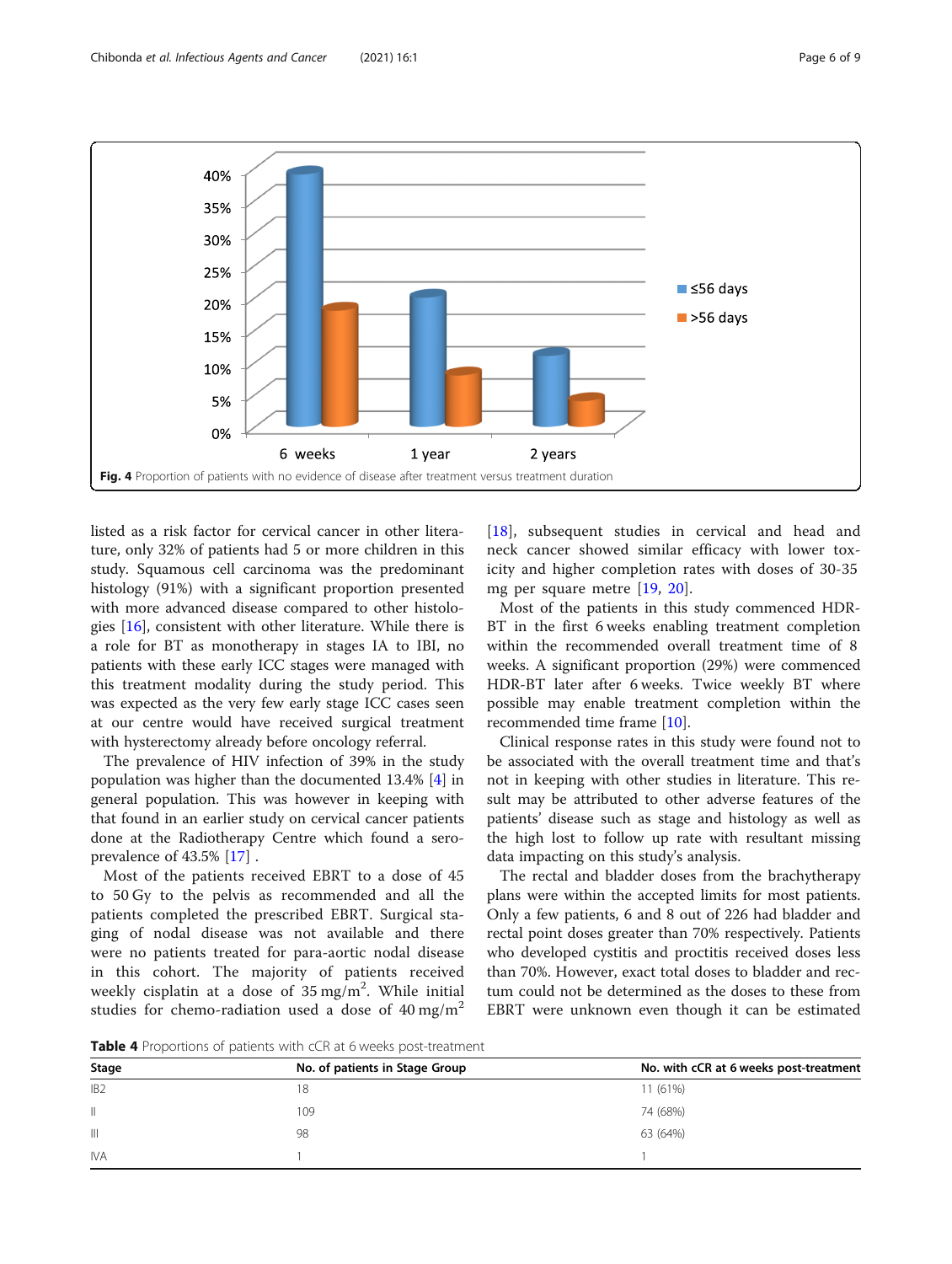<span id="page-6-0"></span>

that antero-posterior, postero-anterior fields (APPA) would give approximately 100% of the dose to these structures.

The total BED delivered to point A ranged from 81.9 to 100.5 which equates to an EQD2 of 68.3 to 83.8. While an EQD2 of 85-90Gy is recommended for tumours greater than 5 cm, some studies showed similar outcomes for local failure rates by stage to other studies that used the American Brachytherapy Society (ABS) recommended doses even though total doses to point A were 10-15Gy lower than the LDR equivalent doses recommended in the (ABS) guidelines [\[21](#page-8-0), [22\]](#page-8-0). Furthermore, a literature analysis by Petereit found no correlation between point A BED and local control nor toxicity, although it suggested

that a dose below 46-79Gy10 would not be tumoricidal [\[23](#page-8-0)].

A high loss to follow rate at 2 years of 81% was noted in this study. The loss to follow up may be due to financial constraints, patient deterioration and demise or a lack of understanding about the importance of follow up.

The complete clinical response rate of 75% at 6 weeks was lower than in other studies where the rates were above 90% for patients who receive EBRT plus BT. The response rate in this study, however was comparable to the 73% in patients who received EBRT only from a study by Karlsson et al. [\[8](#page-8-0)]. Improvement in conformal EBRT technology for example intensity modulated radiation therapy (IMRT) and volumetric modulated therapy

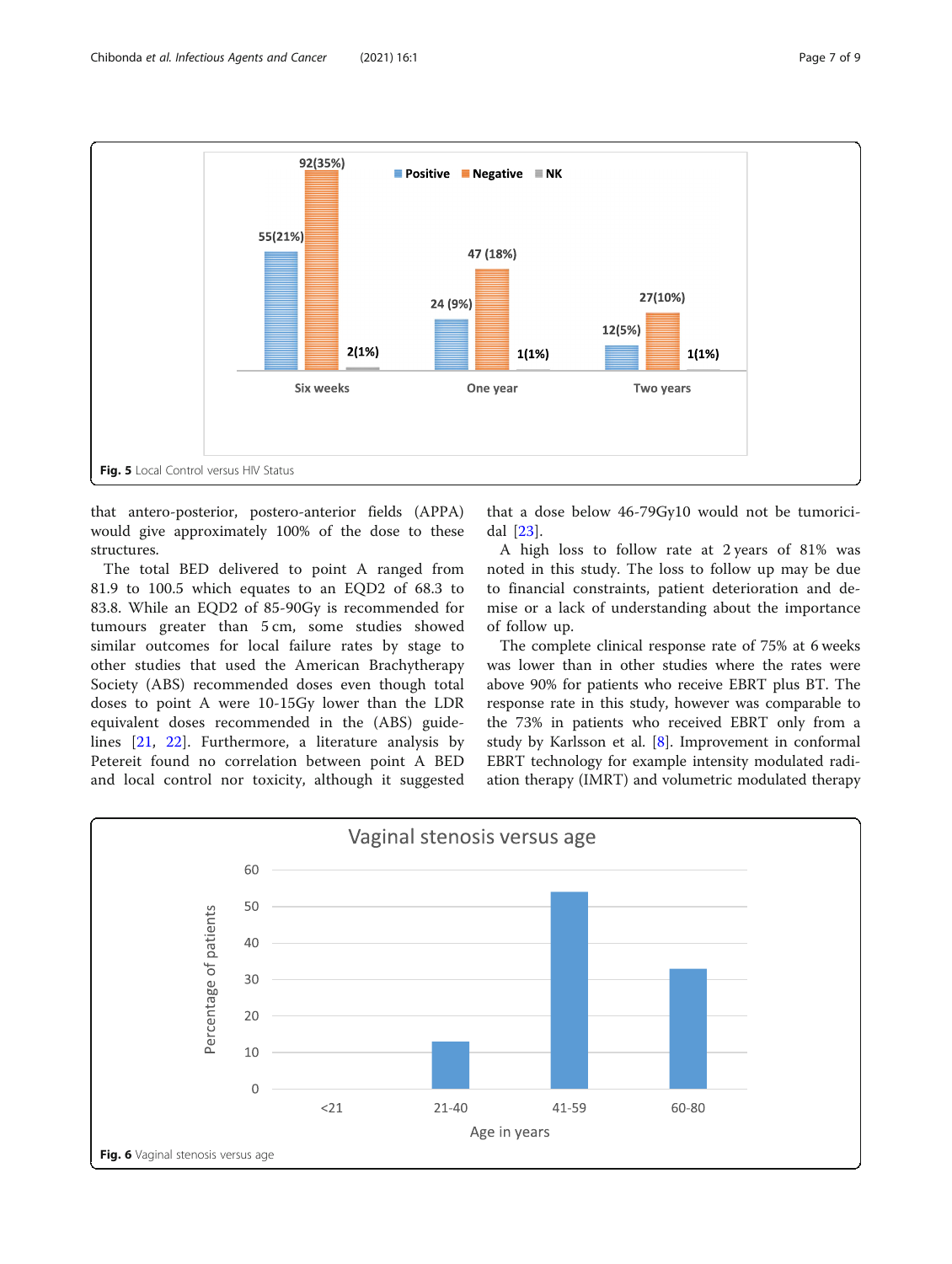<span id="page-7-0"></span>**Table 5** Characteristics of Patients Who Recurred ( $n = 23$ )

| Histology                        |                |
|----------------------------------|----------------|
| Adenocarcinoma                   | 3              |
| Poorly differentiated scc        | 13             |
| Moderately differentiated scc    | 7              |
| <b>Stage of disease</b>          |                |
| IIB                              | 13             |
| <b>IIIA</b>                      | 1              |
| <b>IIIB</b>                      | 9              |
| Concurrent Chemotherapy received |                |
| Nil                              | 9              |
| <5 Cycles                        | 12             |
| $\geq$ 5 Cycles                  | $\mathcal{P}$  |
| <b>Pattern of Recurrence</b>     |                |
| Loco-regional                    | 6              |
| Distant                          | 15             |
| Local and Distant                | 2              |
| <b>Recurrence Site</b>           |                |
| Liver                            | 3              |
| Lung                             | $\overline{2}$ |
| Supraclavicular node             | 1              |
| Sister Mary Joseph node          | 1              |
| Liver & lung                     | $\overline{2}$ |
| Lung & Supraclavicular           | 3              |
| Bone                             | 1              |
| <b>Brain</b>                     | 1              |
| Spine                            | 1              |

Table 6 Summary of documented adverse events

| Adverse event          | No. of patients |          |                |
|------------------------|-----------------|----------|----------------|
|                        | Grade 1         | Grade 2  | Grade 3        |
| Acute                  |                 |          |                |
| Diarrhoea              | 10              | 4        | 0              |
| Cystitis               | 14              | 2        | 0              |
| Late                   |                 |          |                |
| Proctitis              | 11              | 4        | Ω              |
| Bowel perforation      | 0               | ∩        | $^{(1)}$       |
| Recto-vaginal fistula  | Ω               | ∩        | $\mathfrak{D}$ |
| Bladder perforation    | 0               | 0        | 0              |
| Vesico-vaginal fistula | 0               | 0        | 4              |
| Vaginal stenosis       | 38              | 16       | 3              |
| Dyspareunia            | 3               | $^{(1)}$ | Ω              |

In this study, the cCR rates for the 3 schedules were similar i.e. 60% for 6Gyx3, 60% for 6Gyx4, and 70% for 7Gyx3 suggesting no difference in outcomes with the different regimens. This is consistent with findings from other studies were no optimal schedule was identified.

Of the 23 recurrences documented in this study, the majority (63%) were distant and this is in keeping with findings from other authors [\[24](#page-8-0), [25](#page-8-0)].

Overall survival data could not be fully established with the high lost to follow up rate. If assuming that the 43 patients who attended review 2 years after treatment were the only living patients, that would give a low 2 year overall survival of 19%. A study by Maranga et al. in Kenya showed a 2-year survival of less than 20% by Kaplan Meier projection in a group of women treated with EBRT, BT and adjuvant chemotherapy.

Khalil et al. showed an overall survival rate of 68% at 2 years and a local control rate of 71%. Grade 3 or 4 toxicity was at 20% in a study of patients with locally advanced cervical cancer in Morocco [[26\]](#page-8-0). They concluded that outcomes of locally advanced cervical cancer remained poor in spite of the treatment available.

There was some variation in grading of adverse effects, with some using pluses and others writing mild or moderate. Most of the toxicities were Grade 1 and 2 in severity i.e. mild to moderate. Only vaginal stenosis and fistulae had grade 3 events. The occurrence of fistulae may be a result of radiotherapy, but may also occur as a result of advanced disease. No bowel or bladder perforation was reported. While these adverse effects (bladder and bowel perforation) are rare, there is a possibility that patients who do perforate may present as acute abdomen to other medical specialists and not report to oncologists. There was a statistically significant increase in occurrence of vaginal stenosis with increasing age which is consistent with some studies  $(p = .00001)$  [\[27](#page-8-0), [28](#page-8-0)].

The limitation of this study is its retrospective nature. Some information was missing from the records and also there was no uniformity in classification of variables. The high lost to follow up rate impacted on the analysis of patient's outcomes.

# Conclusion

Brachytherapy plays an important role in the management of cervical cancer. Cobalt 60 brachytherapy resulted in response comparable to Iridium 92. Similar outcomes were observed with the different brachytherapy regimens used. Most patients commenced HDR-BT whilst on EBRT and completed treatment within the